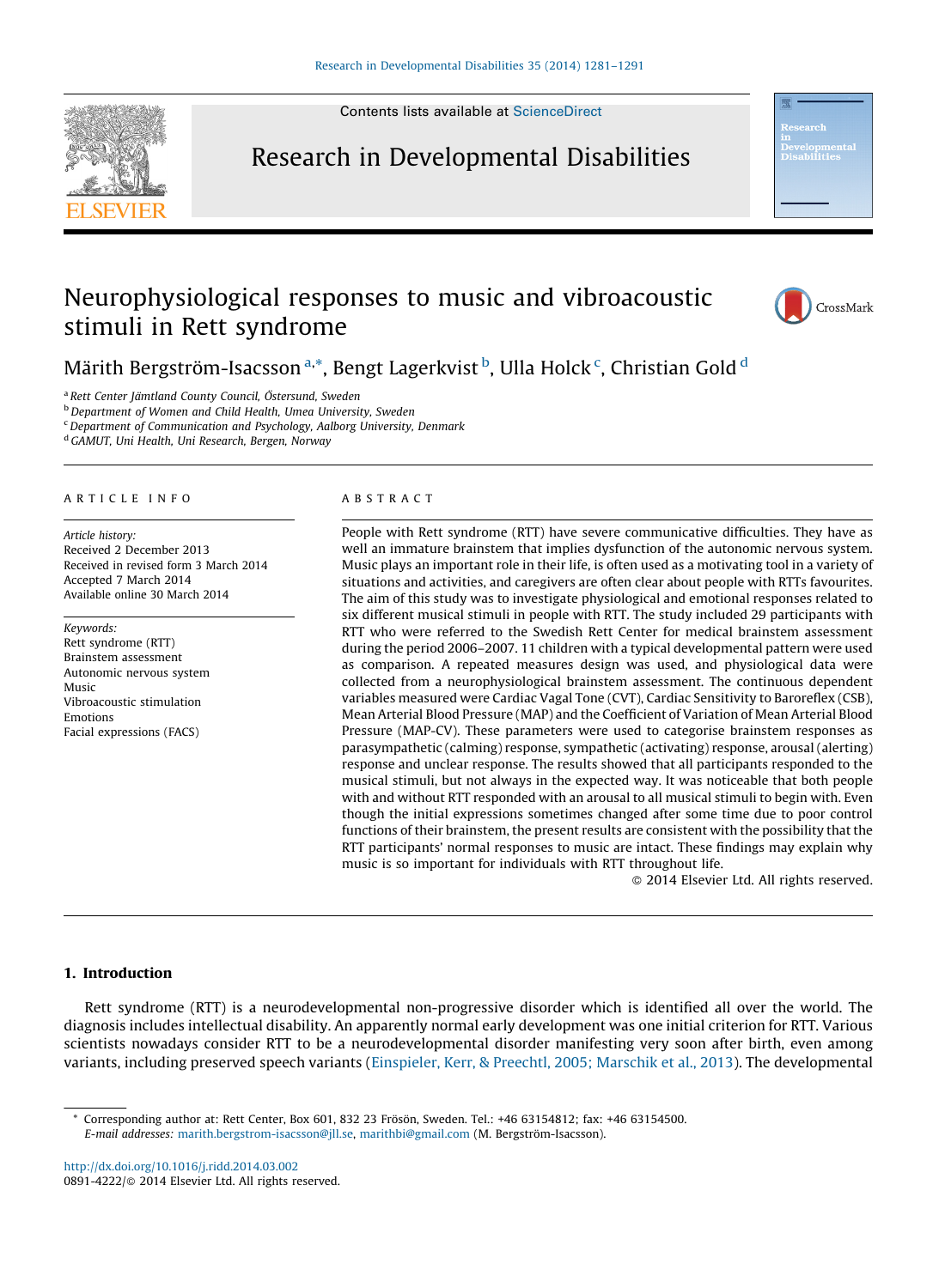slowing-down starts at around 25 weeks of infancy, although there is considerable variation between individuals. There is no continuing deterioration in serial clinical examinations, no progressive alteration in Magnetic Resonance Imaging, and no evidence of progressive deterioration in EEG [\(Armstrong](#page--1-0) & Kinney, 2001). The classical form of RTT has an incidence of 1:10,000 newborn girls (Kerr & Witt Engerström, 2001). The Rett disorder almost exclusively affects females, but a few males have received the diagnosis ([Leonard](#page--1-0) et al., 2001). It is considered to be a non-hereditary genetic disorder (less than 1%) in females. In summary, RTT is still primarily a clinical diagnosis that is strongly supported by a mutation in the MECP2 gene.

People with RTT have severe communication impairments, which is one of the criteria connected with the syndrome (Hagberg & Witt Engerström, 1986; Neul et al., 2010). The communication difficulties in RTT include loss of words and a strongly limited ability to use expressive language (Didden et al., 2010; [Marschik](#page--1-0) et al., 2012; Sigafoos et al., 2011). Receptive language is preserved in varying degrees (Bartolotta, Zipp, Simpkins, & [Glazewski,](#page--1-0) 2011; Marschik et al., 2013; [Wine,](#page--1-0) 2009). Purposeful use of the hands is difficult because of involuntary stereotyped hand movements and dyspraxia. This affects the ability of people with RTT to actively communicate using pictures, computers, sign language and speech synthesisers. Consequently they are extremely dependent on the ability of caregivers to observe and interpret their poor communicative signals – including emotional and facial expressions. However, some facial expressions might emanate from abnormal spontaneous brainstem activity (ASBA) because of the immature brainstem (Bergström-Isacsson, Julu, & Witt Engerström, 2007; Bergström-Isacsson, Lagerkvist, Holck, & Gold, 2013; Julu, 2001). Although Bergström-Isacsson et al. (2013) claim that it is possible to identify facial expressions based on detailed and systematic observations, the abnormal brainstem activity complicates interpretations of facial expressions and emotions in the RTT population.

### 1.1. The autonomic nervous system

People with RTT have an immature brainstem that implies dysfunction of the autonomic nervous system, and it stays immature throughout life (Julu et al., 2008; Kerr & Witt Engerström, 2001; Porges, [Doussard-Roosevelt,](#page--1-0) Portales, & [Greenspan,](#page--1-0) 1996). The autonomic nervous system is part of the motor output of emotions (Bergström-Isacsson et al., 2007; [Guyenet](#page--1-0) et al., 1996). It is made up of the sympathetic and the parasympathetic nervous systems, both of which are influenced, but not fully controlled, by consciousness (Julu, [2001\)](#page--1-0).

The sympathetic activity, which is continuously active, has a close relationship with changes in the Mean Arterial Blood Pressure (MAP, measured in mmHg) (Sun & [Guyenet,](#page--1-0) 1986). The sympathetic part increases blood pressure and pulse to regulate sudden changes. Changes in mean arterial pressure can be used as a non-invasive index of the brainstem's sympathetic activity, and it is possible to monitor mean arterial pressure beat by beat, using non-invasive methods. The sympathetic activity could be explained as an activating of the autonomic nervous system.

The parasympathetic nervous system is activated by afferent signals from different parts of the body, creating rest and calm in situations when the body's reserves are being replenished. The parasympathetic part functions as a natural brake that prevents the sympathetic part from getting out of control (e.g. a physiological condition of stress, including uncontrolled variability in breathing, pulse and blood pressure). Cardiac Vagal Tone (CVT measured in LVS) represents the brainstem parasympathetic activity. It is possible to monitor CVT continuously in real time by non-invasive methods (Julu et al., [2001](#page--1-0)). The parasympathetic activity could be explained as a calming response.

# 1.2. The connection between arousal, affects and emotions

Arousal is the fundamental force for all bodily and mental activities, and the autonomic nervous system is, together with the arousal system, the pathway into our emotions (Pfaff, [2006\)](#page--1-0). Humans are born with affects such as anger, happiness and sadness, and connected with our survival [\(Damasio,](#page--1-0) 2010; Ekman, 1992). The arousal systems are located in the brainstem and the signals go from the brainstem to cortical centres and from the cortex and emotional centres to the arousal systems. They constantly regulate one another but they can act alone, e.g. an internal startle and momentary arousal peak. Arousal is part of the defence responses which means that an increased brainstem parasympathetic activity is similar to what happens in drowsiness [\(Delamont,](#page--1-0) Julu, & Jamal, 1998). An arousal in itself is neither positive nor negative, it is simply a physiological response [\(Stern,](#page--1-0) 2010). The experience following an arousal in a person depends on the stimulus, its interpretation and past memory of the stimulus, if any. Repeated experiences of responses to stress or pleasure are important for learning as they condition a person's behaviour towards a stimulation that is pleasant, and to avoid other stimulations that give unpleasant emotions (Pfaff, [2006\)](#page--1-0).

As emotions refer to the experiences of affects, this is a key part of the process of an individual's interaction with stimuli. Facial, vocal, or gestural behaviour serves as an indicator of both affect and emotion. Emotions are present in our bodily consciousness, in memories, in our perception, in our relations with others and also as part of our communicative competence. They construct a meaning, irrespective of disability or normal development. Emotions can create support in the search for how to behave in the world, and in a person's understanding of it, both on a bodily and a verbal level.

#### 1.3. Music and vibroacoustic stimuli

For people with RTT, music plays an important role in life, and most of them have clear musical preferences ([Elefant,](#page--1-0) 2002; Houtaling, 2003; Merker, Bergström-Isacsson, & Witt Engerström, 2001; Wesecky, 1986). Music is often used